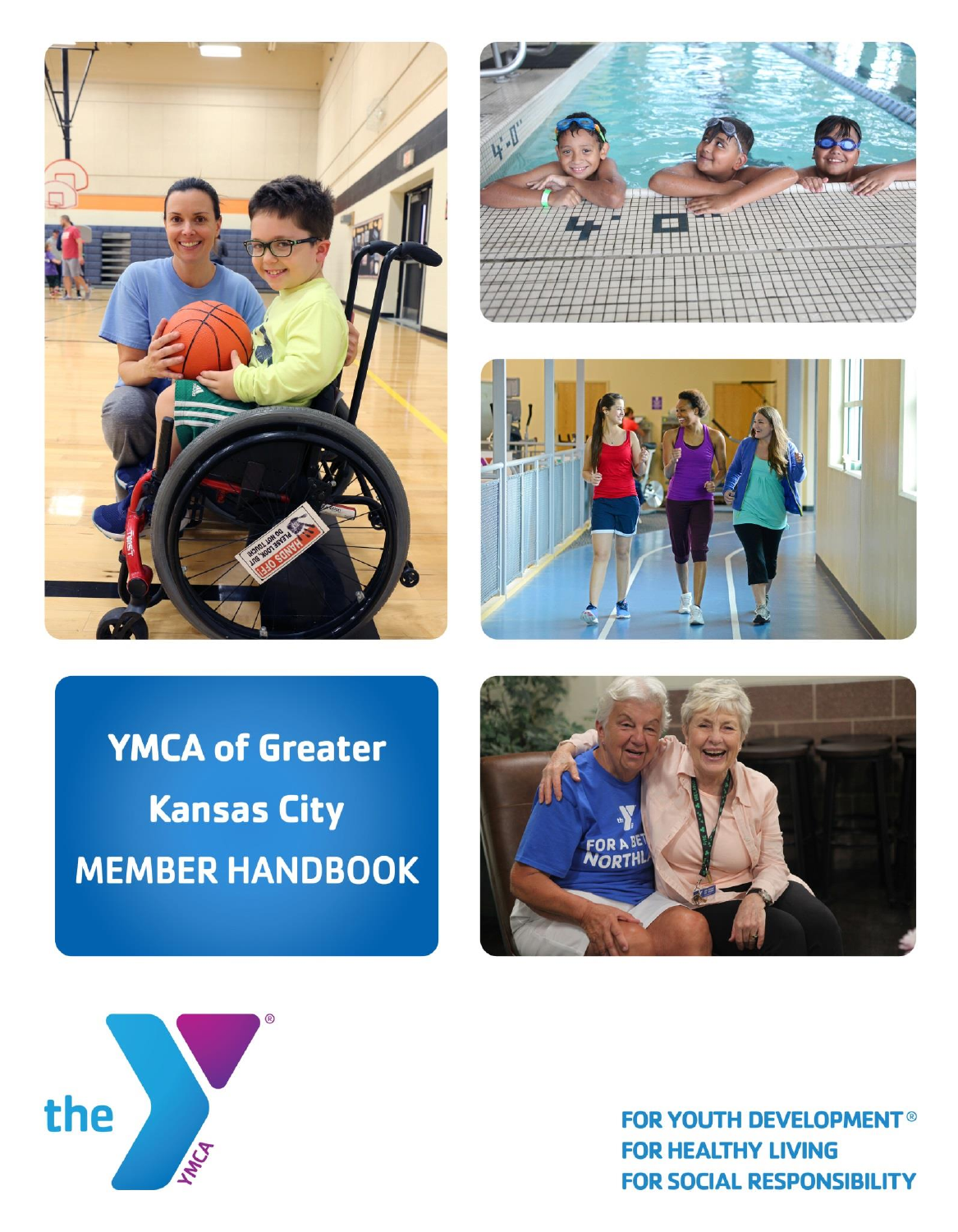# **WELCOME TO THE Y!**

As a member of the Y, you're part of much more than a place to exercise. You're supporting the values and programs that strengthen your community. At the Y, children learn what they can achieve, families spend quality time together, and we all build relationships that deepen our sense of belonging.

With a focus on youth development, healthy living and social responsibility, the Y is the leading nonprofit committed to strengthening communities. We engage people across the metro—more than half of them kids—to help them reach their fullest potential. Serving the Kansas City area since 1860, the Y has the long-standing relationships and physical presence not just to promise, but to deliver, lasting personal and social change.

We've compiled this handbook as a quick reference for you. Please refer to this information to learn about policies, programs and the purpose behind our organization. We're here to help you make the most of your Y membership.

### **Thank you for being part of the Y!**

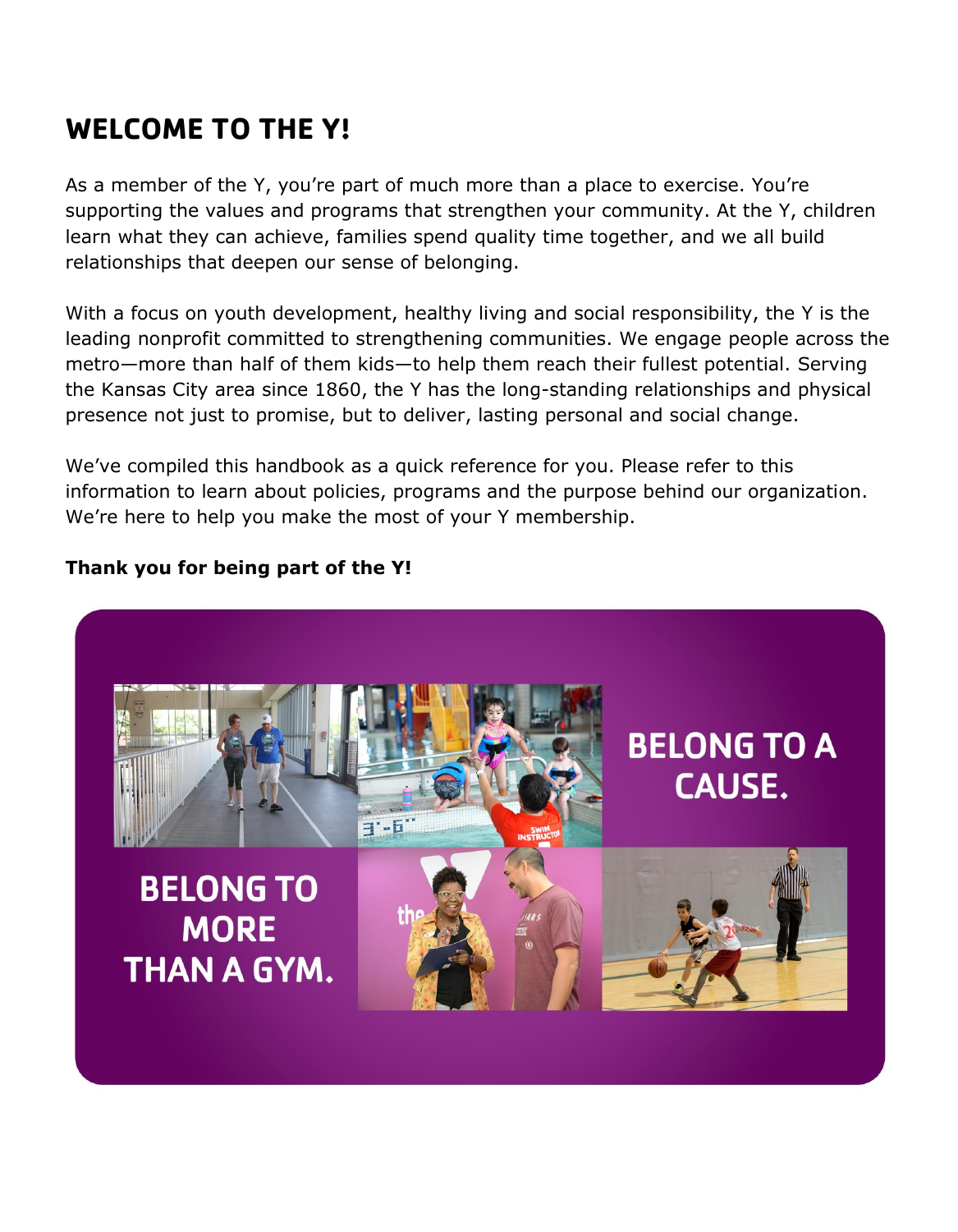# **WHO WE ARE**

### **Our Mission**

The YMCA of Greater Kansas City, founded on Christian principles, is a charitable organization with an inclusive environment committed to enriching the quality of family, spiritual, social, mental and physical well-being.

### **Our Values**

Caring, Honesty, Respect and Responsibility

### **Diversity & Inclusion Statement**

The YMCA of Greater Kansas City strives to ensure access, inclusion and engagement for all to reach their personal potential in a welcoming and safe environment. We work on a case-by-case basis within our centers, sites and resources, to provide access to programs and services for all.

## **WHAT WE STAND FOR**

The Y is the nation's leading nonprofit committed to strengthening community through the following areas of focus:

### **YOUTH DEVELOPMENT: Nurturing the potential of every child and teen**

With holistic support, children and teens can develop the skills they need to be successful in life. The Y believes that youth development is the social-emotional, cognitive and physical process that youth experience from birth to career. The Y nurtures youth through the development process, helping them realize their potential to be active, thriving and contributing members of society.

### **HEALTHY LIVING: Improving the nation's health and well-being**

At the Y, being healthy means more than being physically active. It's about maintaining a balanced spirit, mind and body. We bring families closer together, promote healthy living and foster connections through fitness, sports, fun and shared interests. As a result, thousands of youth, adults and families across our region receive the support, guidance and resources they need to become and stay healthy.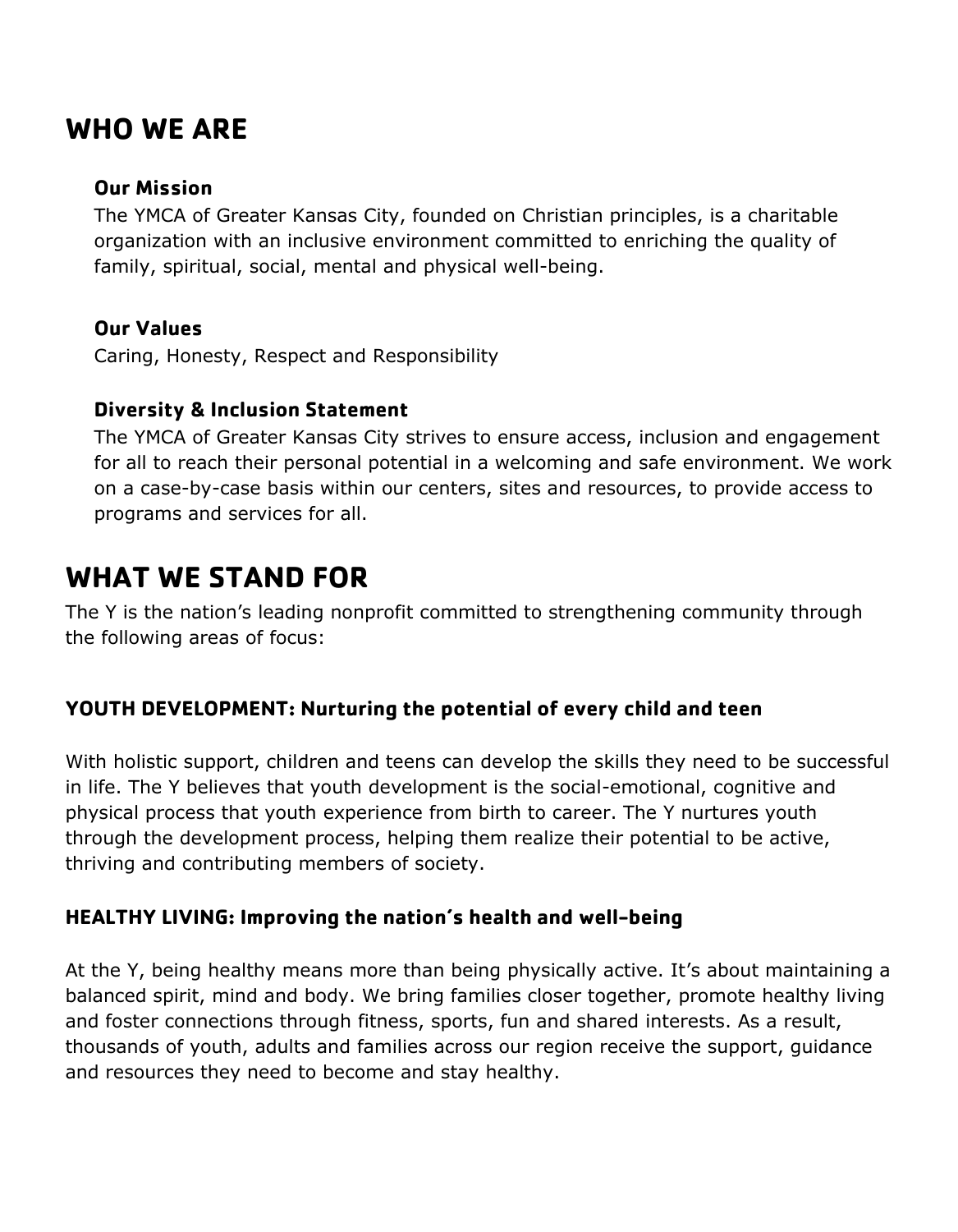### **SOCIAL RESPONSIBILITY: Giving back and providing support to our neighbors**

Our Y has been listening and responding to the most critical social needs of the Kansas City area since our founding in 1860. The Y fosters the care and respect all people need and deserve in a welcoming and inclusive environment. Our work is made possible thanks to the support of thousands of volunteers, donors, leaders and partners.

### **MEMBERSHIP**

The Y is for everyone. All are invited to join and enjoy our life-enhancing programs and services, regardless of age, faith, race, background, ability or socio-economic circumstance. With a Y membership, you have full access to our centers and memberonly rates for programs and services.

### **MEMBERSHIP CATEGORIES**

Our range of flexible membership categories help ensure you find a fit for your unique household.

| Youth/Teen                      | One youth, age 9-19                        |
|---------------------------------|--------------------------------------------|
| <b>Young Adult</b>              | One adult, age 20-29                       |
| <b>Adult</b>                    | One adult, age 30-64                       |
| Couple                          | Two adults, living in the same household.* |
| <b>AOA (Active Older Adult)</b> | One adult age 65 and older.                |
| <b>AOA Couple</b>               | Two Adults, one age 65 or older*           |
| Single/w Kids                   | One adult and one or more dependents*      |
| Family                          | Two adults, plus one or more dependents*   |
| Family +1                       | Three adults, plus one or more dependents* |
| Family $+2$                     | Four adults, plus one or more dependents*  |

\*All listed on membership must live in the same household.

Corporate Memberships also are available. Inquire at your local Y**.** 

### **MEMBERSHIP CARDS AND PHOTO IDS**

All members receive membership cards. Membership cards and photo IDs are essential tools to maintaining safety at all Y locations. Safety is a cornerstone of our center operations.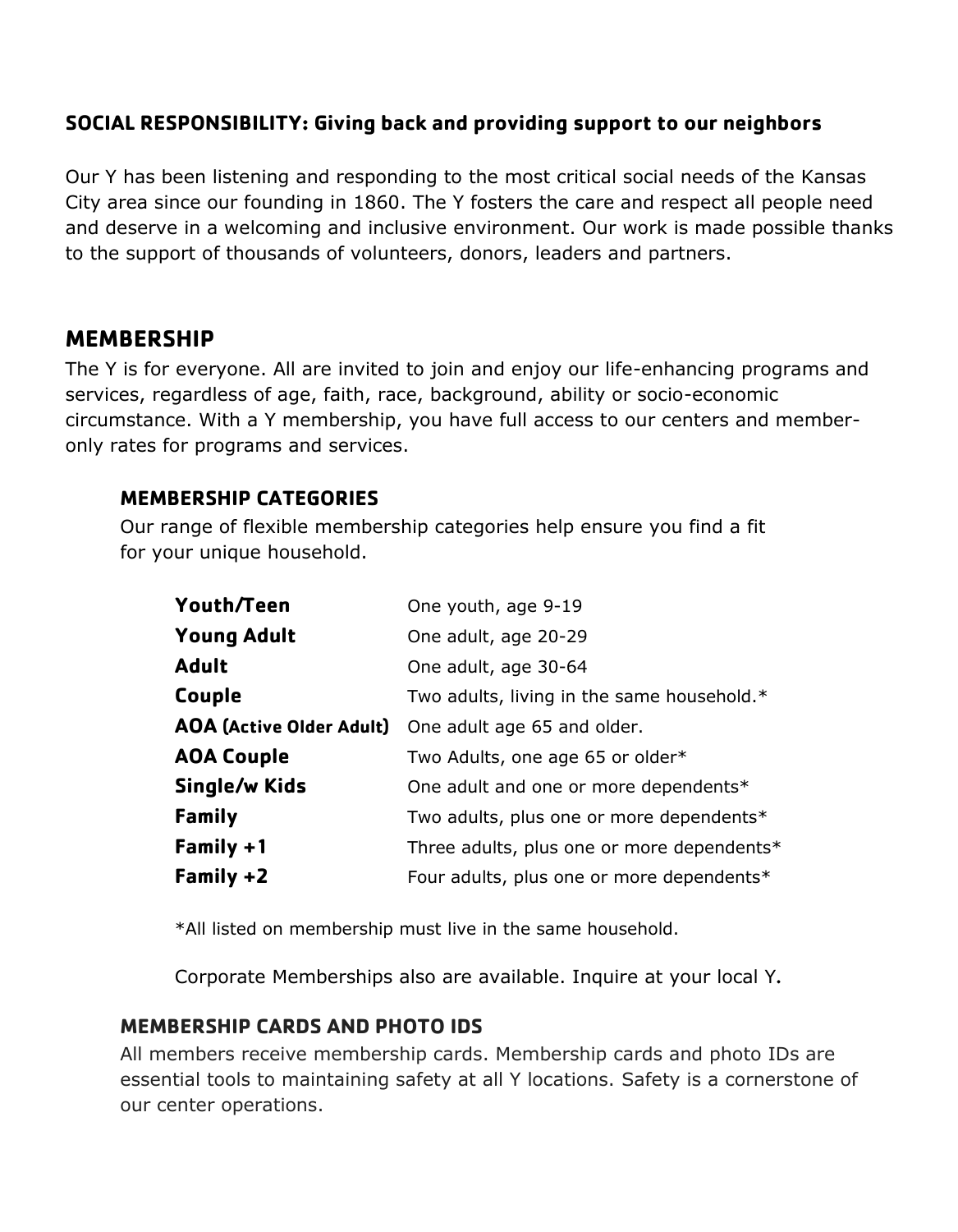- A membership card will be issued upon initial start of membership. If your card is lost, there will be a \$5 replacement fee. We will replace a worn card for free when the original is returned. Members can download our free app that allows you to save your membership bar code and scan in using your smartphone, rather than your membership card.
- Present your membership card at the Welcome Center every time you enter a Y location. If you arrive without your card, you may show another form of photo ID, such as your driver's license, to secure entry. If you lose your card, please let the Welcome Center know and they will assist you.
- **All members, adults and children, are required to have a current photo on file in our system.** Maintaining photos of adults and children in system helps ensure those entering the Y are properly identified and help ensure that the children match adults identified on their membership.
- Members under age 9 may visit the Y accompanied by an adult or legal guardian possessing a valid membership card.
- If your card does not scan, we will verify your membership by other means, such as an additional form of identification, while you wait. **We can only allow entry into the Y if your membership is current.**
- We issue one card per member. For safety and security, sharing your card or transferring your membership to another person is not permitted and may be grounds for termination of membership.

### **NATIONWIDE MEMBERSHIP**

With nationwide membership, Y members may visit any participating Y facility in the United States at no additional cost.

Nationwide membership is an essential part of our cause to strengthen communities, enabling members to reach their health and wellness goals wherever they live, work or travel, and connect with the larger Y community in meaningful ways. Some unique membership categories are not accepted for nationwide usage, so please ask a membership representative for more information as needed.

### **GUEST POLICY: APPLICABLE TO ALL GUESTS**

- Each guest must provide a valid photo ID on each visit (driver's license, school ID, state/federal ID card, passport, or see a Y associate for other acceptable documentation).
- All guests under the age of 18 must be accompanied and signed in by a current Y member over the age of 18 on each visit.
- Each guest must be properly checked-in through our Welcome Center.
- The current Y member will be held responsible for any discipline issues of their guest(s) up to and including suspension or termination of membership.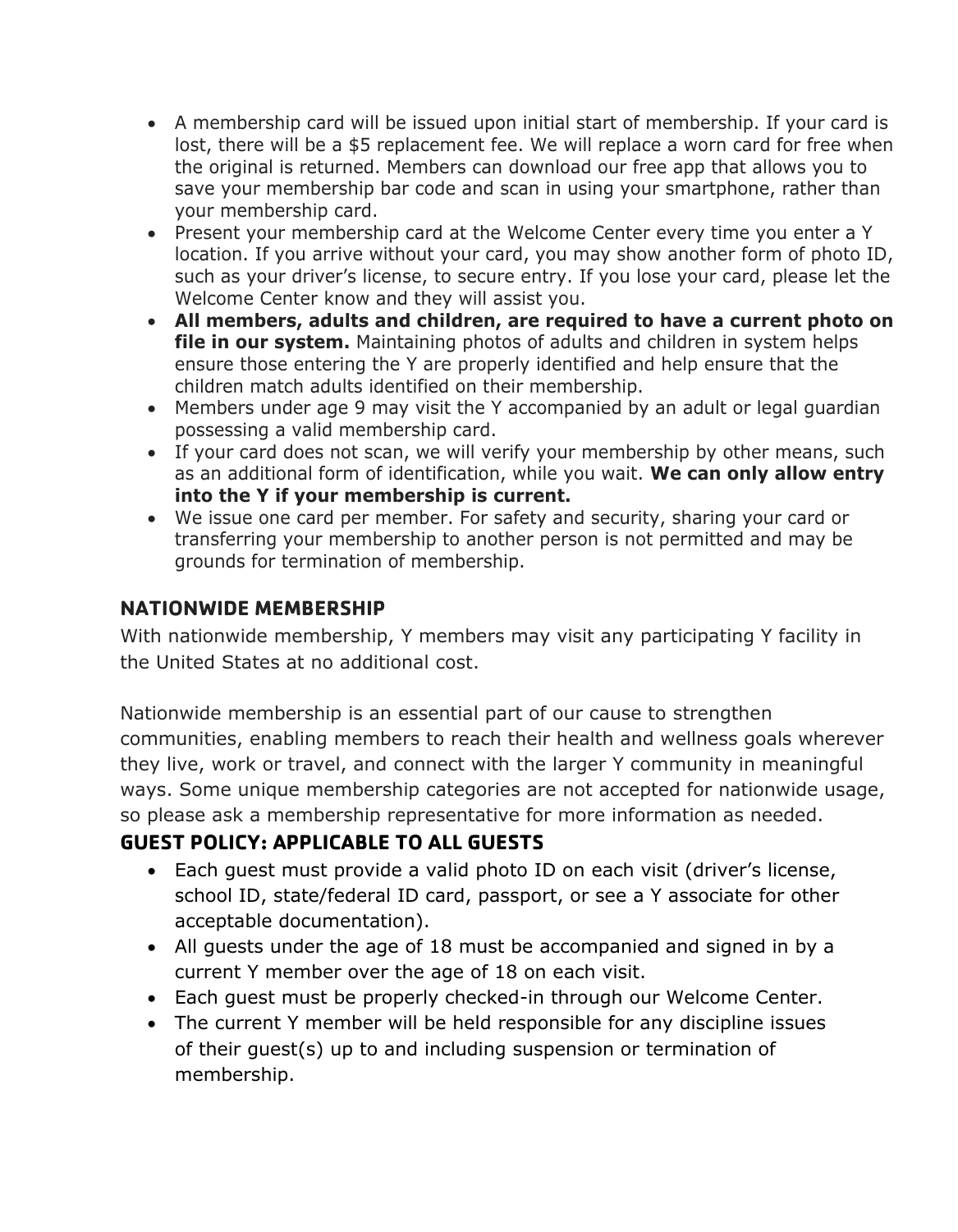The Y is a member organization and seeks to encourage memberships through guest privileges. Members can bring a guest. On the guest's first visit to the Y, they will receive a pass valid to access the Y for three consecutive days. **Each guest is allowed one 3-day pass per calendar year.**

### **MEMBER GUEST FEE**

If the guest returns to the Y after the three-day pass expires, they may pay the daily fee or become a member of the Y for access. The rate is \$15 per visit for age 20 and older, \$8 per visit for ages 13-19 and \$5 per visit for ages 12 and younger.

### **CAREGIVER PASS**

The Y offers caregiver passes for families who rely on the support of outsidethe-family caregivers.

Households and caregivers must first complete and sign our caregiver pass policy. Once the caregiver pass has been issued, the pass holder may visit the Y at any time in the company of the dependent(s) in a supervisory capacity. Caregivers must be with the dependents they are supervising at all times. Caregiver passes do not constitute a membership and holders are not entitled to the benefits of membership.

### **NANNIES AND BABYSITTERS**

Your membership may be upgraded to include a nanny or babysitter. Any nanny or babysitter must be an active member of the Y in order to supervise your children on site. As an active member, your nanny or babysitter will have full access to all of the amenities available to members, including Kids Zone services, group exercise and more. For children age 6 or younger, nannies must be at least 18 in order to supervise at our locations.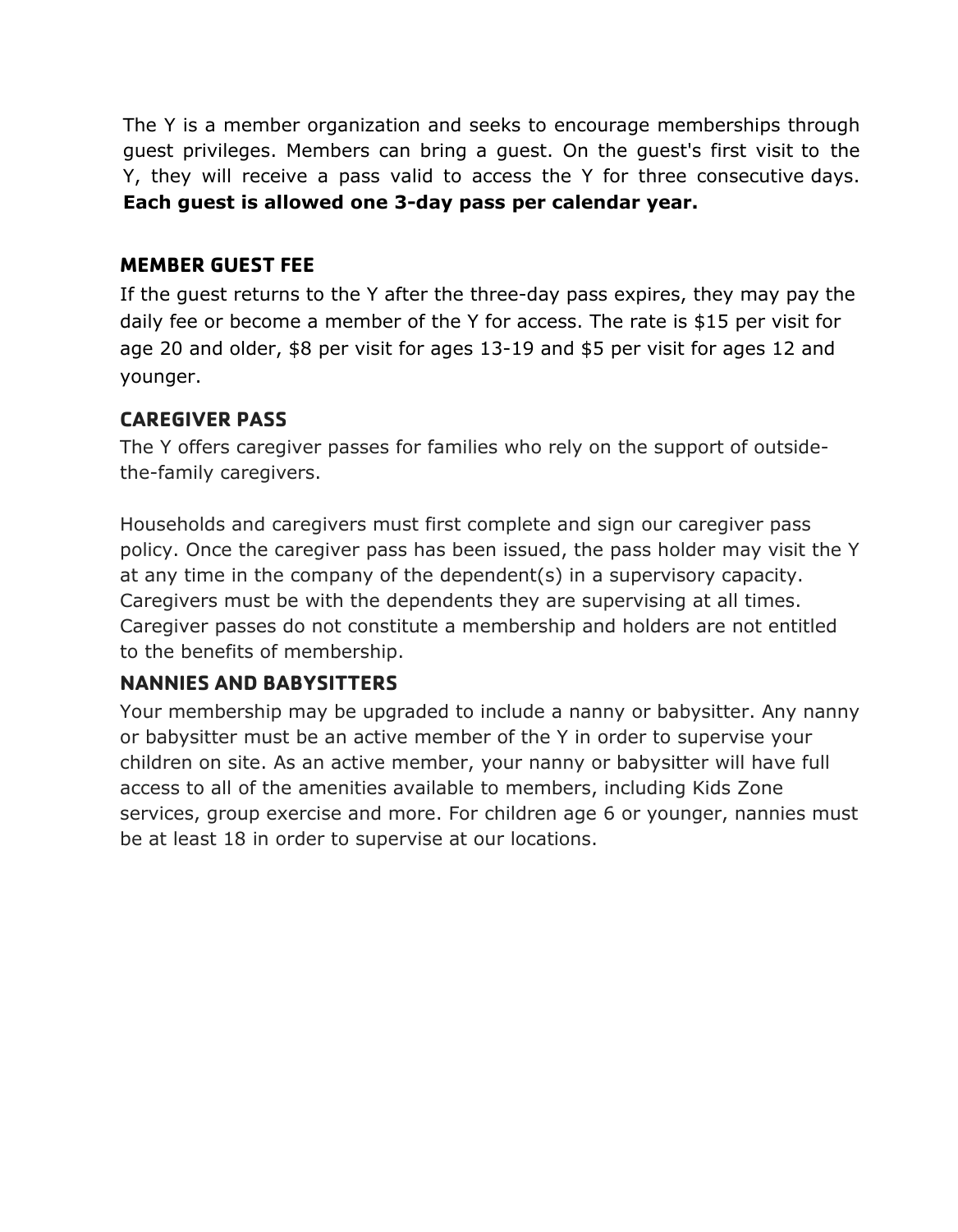### **MEMBERSHIP POLICIES**

As a member of the Y, you're part of an organization committed to helping everyone in our community have the opportunities they need to reach their fullest potential. Our membership policies are designed to ensure we can continue to provide a safe, positive and nurturing environment where individuals and families feel welcome and at home.

### **EQUAL OPPORTUNITY POLICY STATEMENT**

The YMCA of Greater Kansas City enrolls and maintains memberships without regard to basis of race, color, sex, religion, age, national origin, disability, sexual orientation, veteran status or other considerations made unlawful by applicable law. All members shall have full and equal access to our services. All members with disabilities shall be entitled to reasonable accommodations. Any member who believes that they have been treated unfairly should first report to the center director or they may contact the Senior Vice President of Membership or Senior Vice President of Operations.

### **MEMBER CODE OF CONDUCT**

We ask all members to act in accordance with the values of the Y to maintain an atmosphere that's free of offensive and unlawful conduct.

As an inclusive, welcoming environment for all, the Y will not tolerate:

- Fighting
- Use of abusive language
- Disrespect for property rights of the Y or others
- Conduct or actions of a sexual nature
- Derogatory or unwelcome comments based on an individual's race, color, sex/ gender, gender identity, religion, age, national origin, disability, sexual orientation, veteran status or other considerations made unlawful by applicable law.
- Verbal, physical or mental abuse whether implied, expressed or conducted that threatens the well-being of others.

As a private organization, the Y reserves the right to cancel the membership of any member or program participant who does not follow the Member Code of Conduct at any time, while on-site at a Y center or during participation in any Y-affiliated event, regardless of location. Y associates may define what is considered inappropriate behavior in determination of a member's suspension or termination.

Y members or guests who observe behavior not fitting the Member Code of Conduct should promptly report concerns to a Y associate so that we may make every effort to investigate and resolve issues promptly, confidentially and effectively.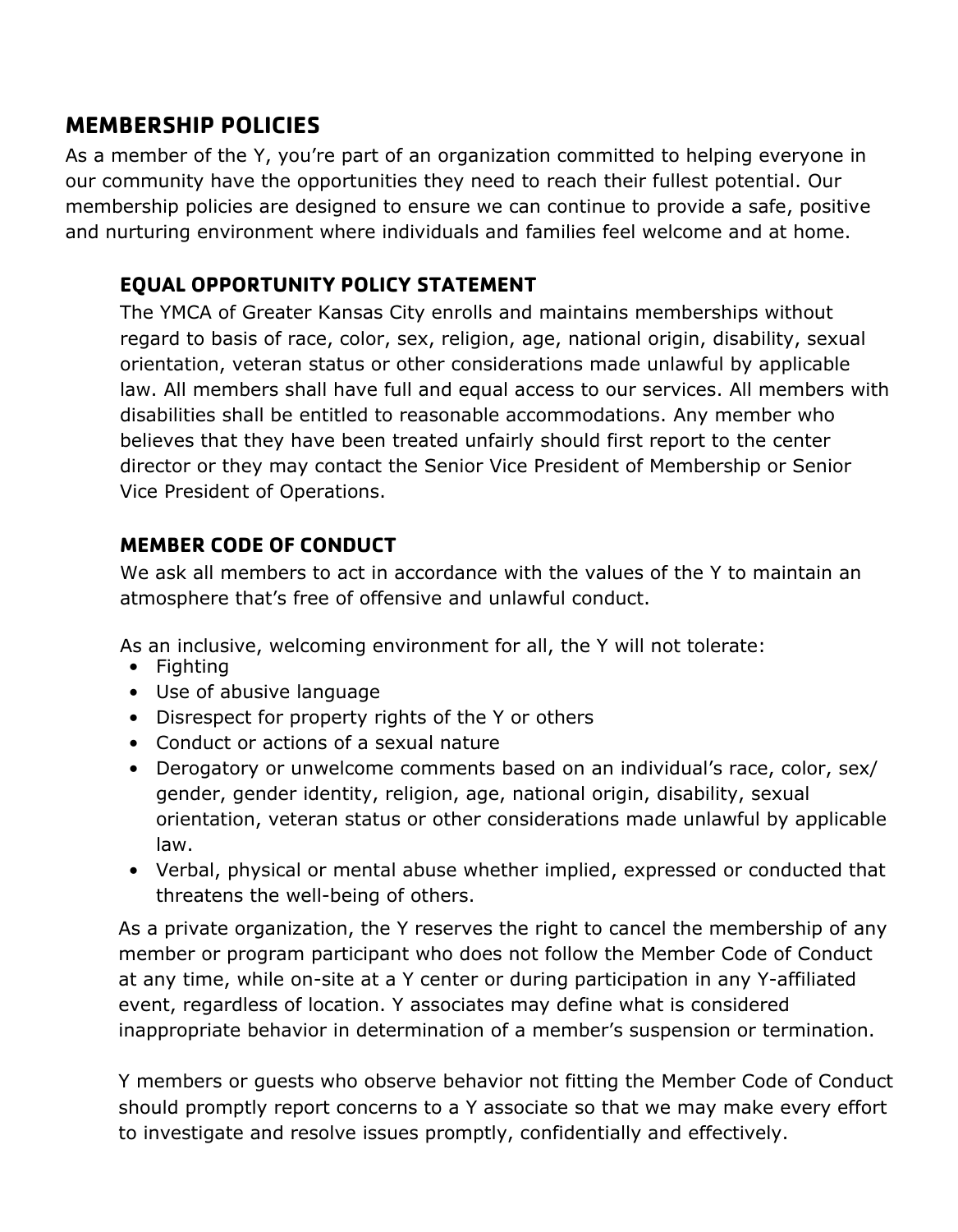### **SEX OFFENDER POLICY**

The Y monitors and verifies our membership against the national sexual offender registry, to enhance the safety of members, guests and associates in our facilities. Persons listed on this registry are not eligible for membership, guest access or program participation with the YMCA of Greater Kansas City.

### **LOCKER ROOMS**

Locker rooms are available for your convenience. Adults may bring any of their children age 5 and younger into the locker room with them. Children age 6 and older should accompany a parent of the same gender. Some centers offer family locker rooms or universal changing rooms. Check with your preferred Y center to find out your options.

To ensure all Y members' standards of privacy are respected and safety is prioritized, when using any of our locker rooms, saunas, steam rooms or Whirlpool facilities, please wear a towel or clothing. **The use of cameras or video recording devices is not permitted in any Y locker room**.

### **PERSONAL BELONGINGS**

You are responsible for all personal belongings that you bring to a Y center or program site. The Y does not provide locks, so please bring your own secure lock for protection of your items. We encourage you to leave valuables at home. Lockers are available for use only during normal operating hours. Locks left overnight may be removed and contents donated to charity at the discretion of Y associates.

### **ATTIRE**

Please wear attire appropriate for a family-oriented organization throughout all areas of our facilities.

- Swimsuits are required in the pool. Cutoffs or street clothes are not permitted. Burkinis or other modest swim attire are acceptable.
- Proper workout attire and gym shoes should be worn in our wellness centers, group exercise studios, basketball courts, tracks and other program areas.
- Coverage is required even in the locker rooms, steam rooms, saunas and whirlpool. Please keep a towel, wrap or other clothes on at all times.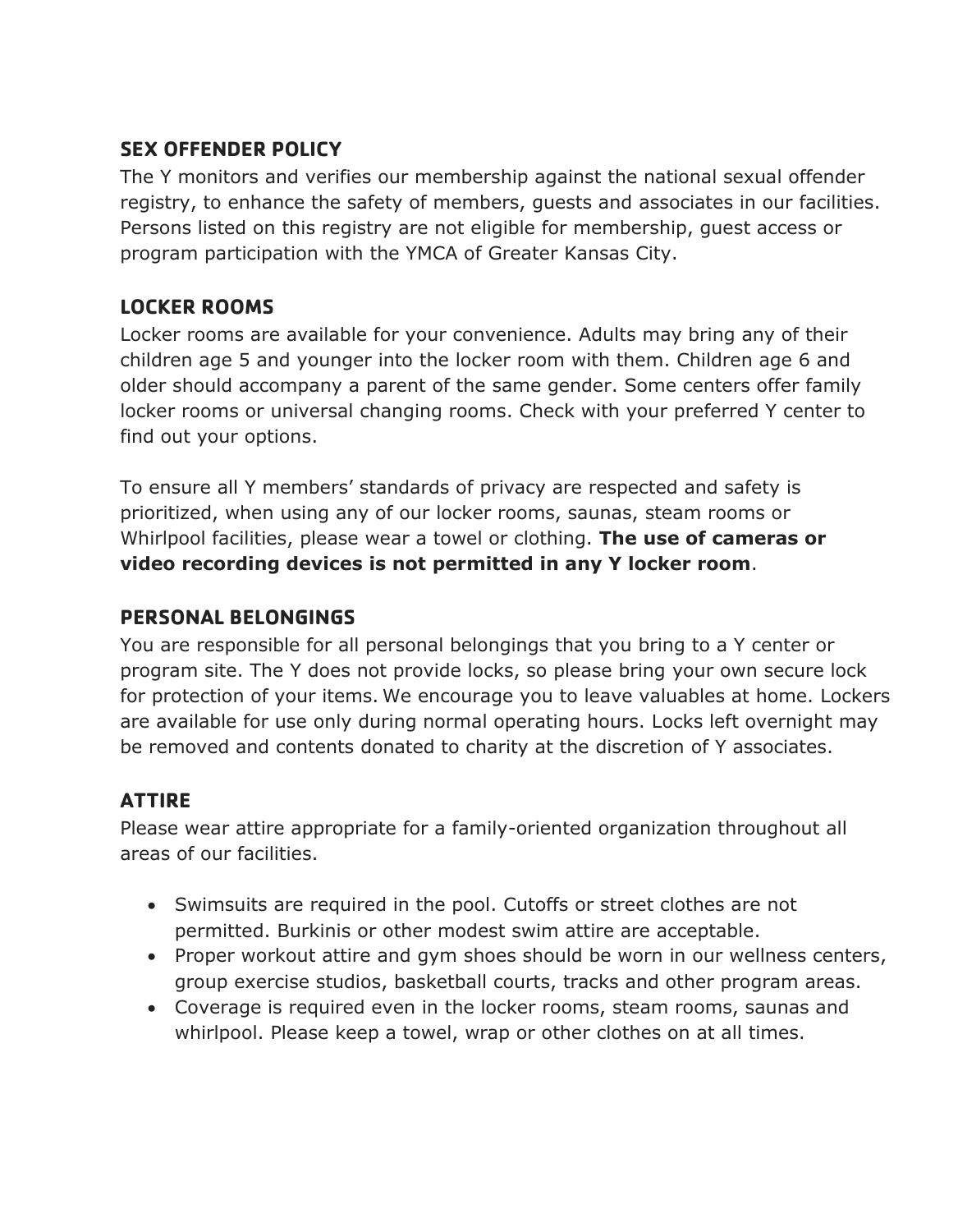### **SECURITY**

Your safety and security while at any Y location is a top priority. To help create a safe environment, please leave valuables at home and bring a lock to secure any property you bring on site in a locker. We encourage you to avoid leaving any valuables in a locked car on the property.

We cannot be responsible for any theft or damage to your personal property, either in our facilities or parking lots. Please remember, you are responsible for securing any items you bring on site. Y associates are not permitted to hold or watch your valuables for you.

If you have any possessions stolen or damaged while at the Y, please contact a Y associate at our Welcome Center to complete an incident report. We track incidents, will involve law enforcement when necessary and take any appropriate steps to prevent future issues.

### **ENVIRONMENT POLICY**

To support a safe and healthy environment, all Y facilities prohibit alcohol, illegal drugs, tobacco, e-cigarettes and vaping.

### **WEAPONS POLICY**

No weapons of any kind, at any time, are permitted on Y property. Regardless of any valid license to possess, Y members are prohibited from carrying onto Y property or inside Y facilities any firearms, Tasers, large knives or other objects Y associates determine to be potentially dangerous to the safety of our members.

### **LOST AND FOUND**

If you lose something on site, promptly check your center's Lost and Found area to see if the item has been retrieved. We hold items in our Lost and Found for a period of one week. Unclaimed items after this time are donated to charity. The Y is not responsible for lost or stolen items.

### **HEALTH ISSUES**

Please keep your contact information up to date with the Y. Your current address, phone number and emergency contact information are essential in case of an emergency. Some programs may require a written and signed physician's approval prior to participation.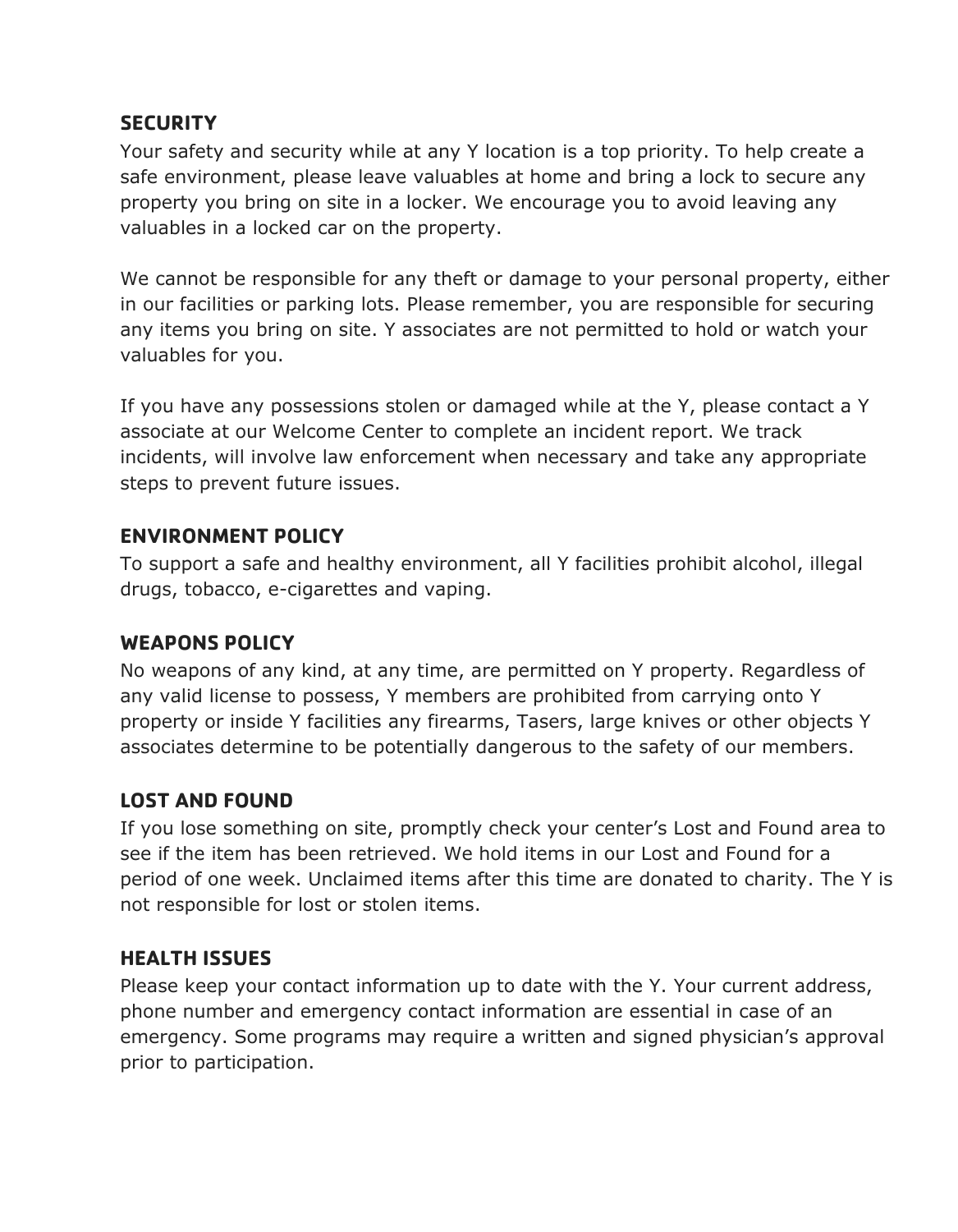### **CENTER HOURS**

Center hours vary by location. Each center sets hours based on member needs. Typically, all Y centers are closed or have reduced hours on major holidays. Occasionally, centers may modify hours during inclement weather, such as ice or snow, if it impacts the ability of associates and members to travel safely. Check with your preferred location or visit KansasCityYMCA.org for details about the latest hours.

### **FEES AND PAYMENTS**

Monthly fee payments are to be made via an automatic draft from a bank account, debit card or credit card of your choice. An automatic draft allows your monthly membership fee to be paid directly from your bank or credit account, with no hassle to you.

Important information about automatic drafts:

- To set up the automatic draft through your bank account, a voided check is required.
- If you must cancel your membership or change your account information, **we will make changes for you upon receiving written notice**. Visit your local Y to complete and sign a Change or Cancellation Form.
- Please monitor your monthly bank or credit card statement for any discrepancies. You must report errors within 90 days of occurrence to enable us to make any corrections.
- To update your payment information, visit or call your local center, or sign in to your account online via the "Account Login" button at KansasCityYMCA.org.

As an alternative to monthly automatic drafts, a fixed term fee is also available, allowing for payment of 6 months or 1 year.

### **RETURNED PAYMENT POLICY**

Outstanding balances, resulting from uncollected returned payments, must be resolved before the participant can attend or enroll in any Y program.

- A redraft of a fee payment can occur up to three times, if the initial attempt to draft is unsuccessful.
- If your check, debit card or credit card payment has been declined for reasons other than non-sufficient funds, you may pay your fee at your Y location.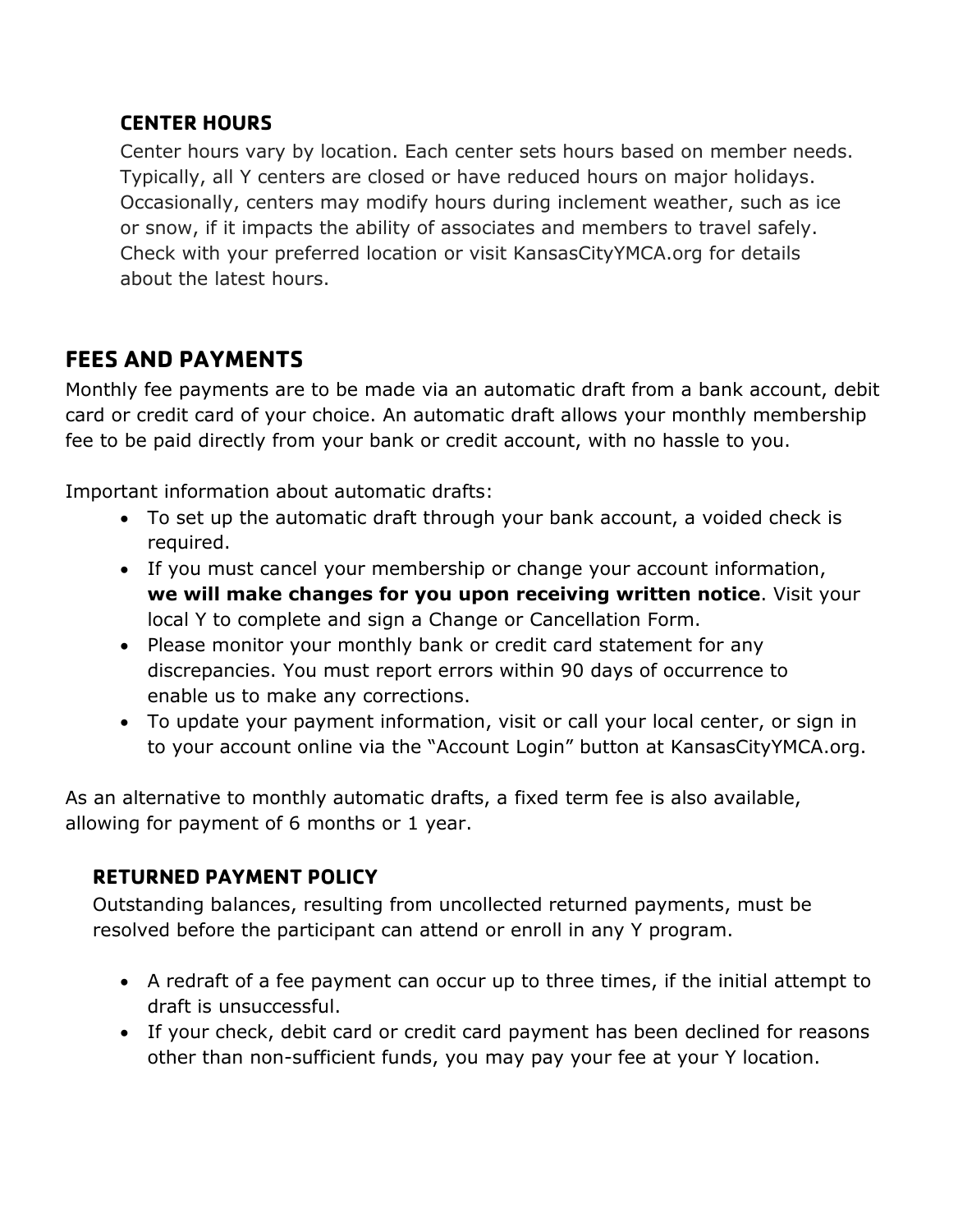#### **REFUND POLICY**

#### **MEMBERSHIP REFUNDS**

Refunds are not issued for one-time joining fees or for membership fees because of lack of use or non-attendance.

#### **PROGRAM REFUNDS**

If participating in a Y program, refunds will only be issued **prior to the start of a program session**. After the program has started the participant (or parent/guardian for a youth participant) may request a transfer into a future program sign-up. If the participant moves out of the service area in the middle of the program session a refund may be issued. Special circumstances will be handled with the director of the program.

#### **SCHOLARSHIP PROGRAM**

As a nonprofit, the Y welcomes all regardless of their financial circumstances. Scholarships are available to provide financial assistance for monthly membership fees for those who qualify.

Scholarship applications are available at the Welcome Center of every local Y. A completed scholarship application, a completed membership application and verification of income for all incomes in the household are needed to apply. If your financial circumstances change during the course of your membership, you may inquire about adjustments to scholarships. Members receiving financial assistance will be asked to re-verify their income every six months.

### **CHANGES TO YOUR MEMBERSHIP**

Change is inevitable, even when it comes to your Y membership. We offer a simple form to complete any changes related to your membership, such as adding or removing a family member, changing your address or updating your bank account information. You may submit these changes at any Y Welcome Center.

#### **UPGRADES AND DOWNGRADES**

Need to add someone to your membership? Simply complete a change form to let us know of the upgrade. If adding participants to a membership puts you in a different membership category, there is a \$10 membership change fee.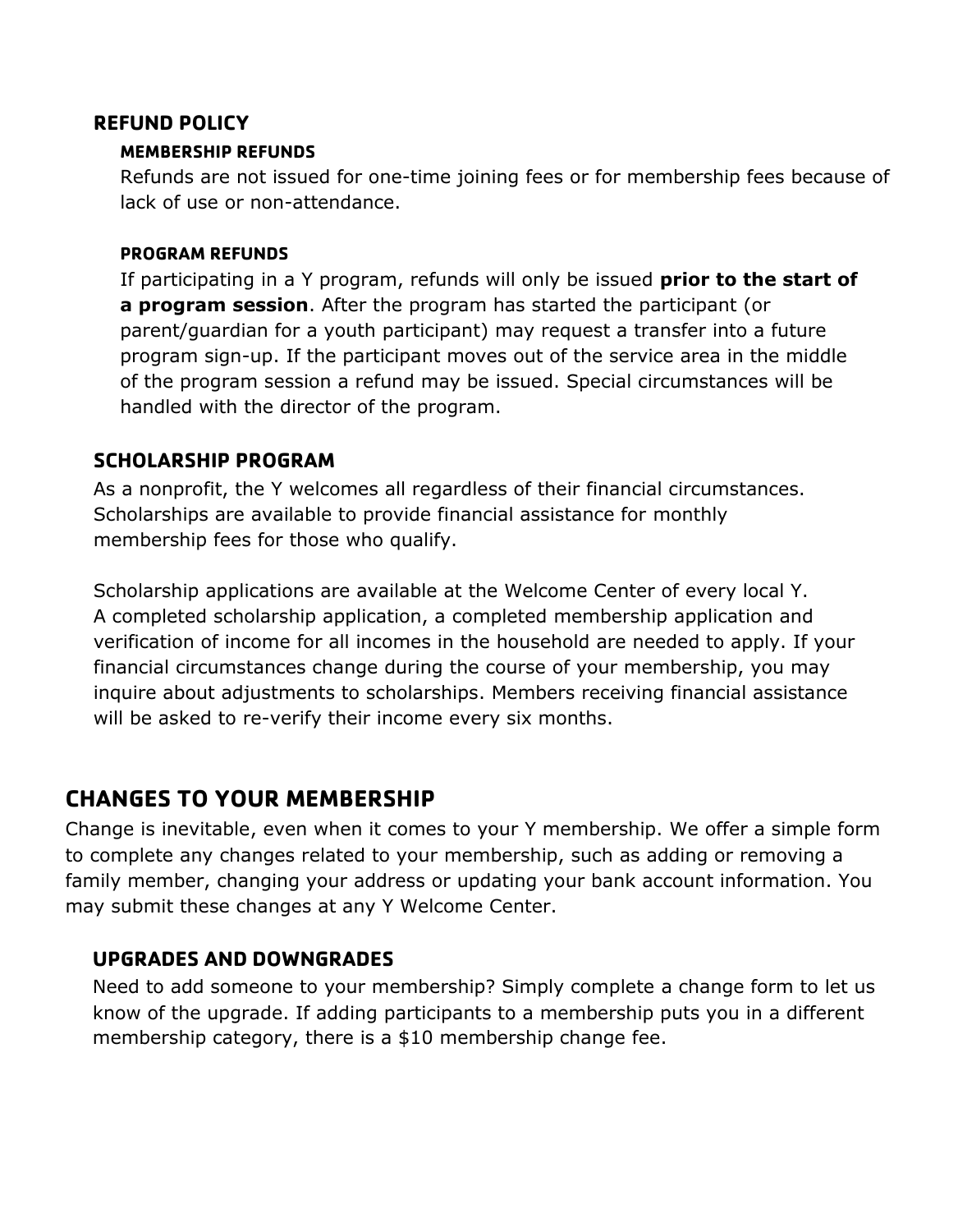If you need to remove members from your membership, simply complete a change form and return the membership cards of those no longer participating. We'll adjust your membership category and fees as needed. Please allow 10 days for adjustments to your monthly draft amount.

### **MOVING**

Memberships to the YMCA of Greater Kansas City are not transferable to other Y's outside the YMCA of Greater Kansas City Association. If you're moving out of our area but would like to maintain Y membership elsewhere, you may cancel your membership here and join again in your new city.

At your request, we will provide a letter stating the cancellation date of your membership here in Kansas City and the amount of joining fees you paid. Contact the Y in your new area to find out their policies, joining fees and dues, as details will vary.

### **HOLDS**

Drafts can be held one time for a maximum of three consecutive calendar months per year. If you need to suspend your membership for any reason, submit a hold form at least 10 days in advance of your draft date. The membership will be on hold for those months and use of the facility is prohibited during that time. There will be a one-time \$10 hold fee due when submitting the form. Regular membership dues will automatically resume drafting after the hold expires.

### **CANCELLATIONS**

To cancel your membership, request a Y cancellation form at the Welcome Center. Complete and sign the form, and return it to the Welcome Center. We require a 14 day written notice prior to cancellation. **We cannot accept cancellations by phone, verbally or by fax.** Please note, the Y reserves the right to cancel a membership with appropriate notice.

#### **REJOINING THE Y**

If your membership has terminated, we are able to reinstate your membership within 30 days of termination.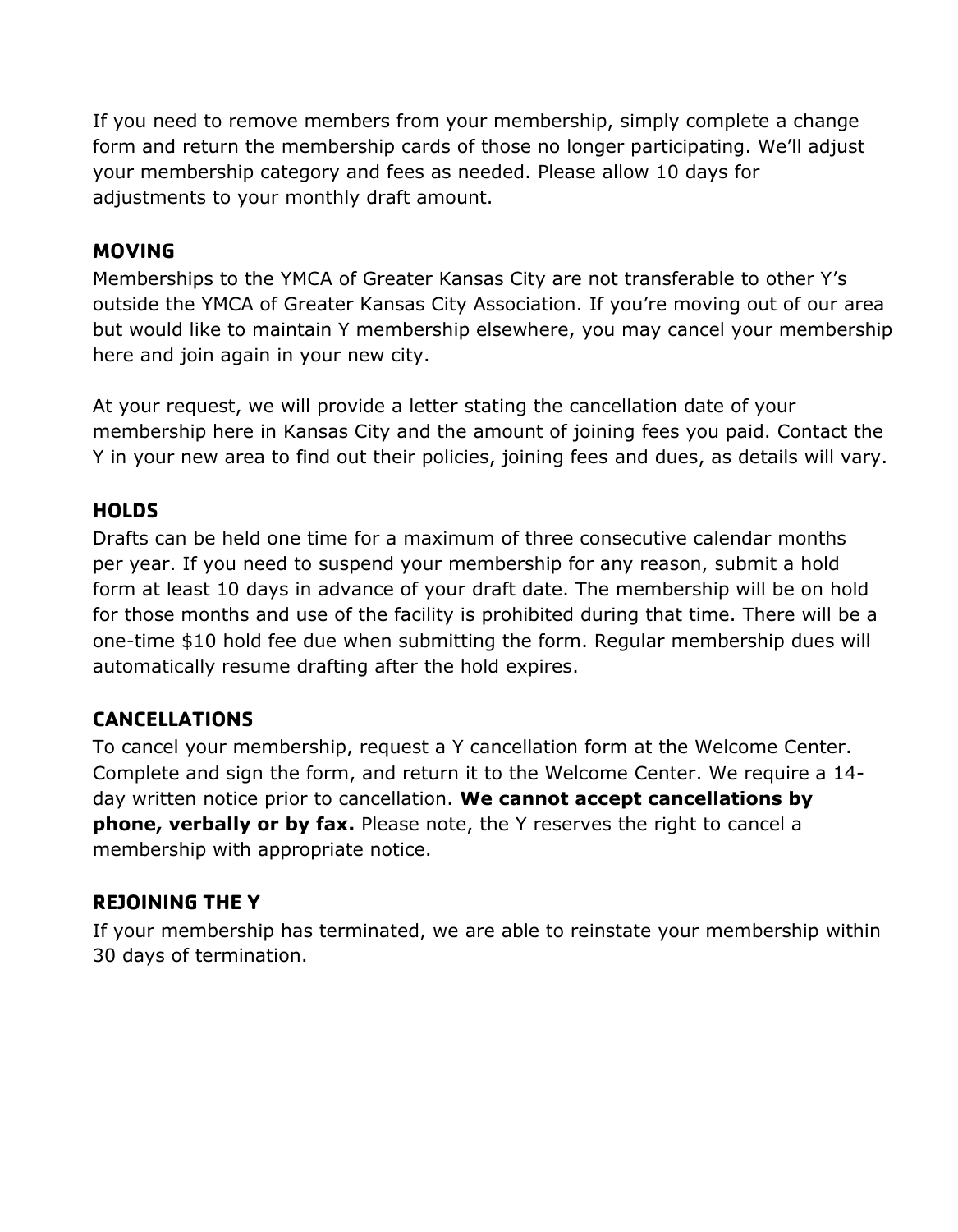### **SUPERVISION REQUIREMENTS**

All children under the age of 9 must be directly supervised by their parents or guardians while on Y property or at a Y program location, unless the children are participating in an organized Y program.

- Parents or guardians of children under the age of 9 must remain on Y property while their children are at the Y, unless children are enrolled in a fee based, supervised Y program.
- Children age 9 and older may be at the Y in an unsupervised environment.
- All youth ages 9-19 are eligible for a Y Youth/Teen membership.

### **KIDS ZONE**

- Children under the age of 9 and over the age of 12 weeks may stay in Kids Zone for up to two hours per morning and two hours per evening.
- Parents, guardians and adults are the only people authorized to leave a child at Kids Zone and are required to remain on site at the Y during their child's visit.
- Only the parent, guardian or adult who signs a child into Kids Zone may sign out or pick up the child, unless there is prior authorization for another parent, guardian or adult to pick up the child.

### **HEALTH, WELL-BEING & FITNESS GUIDELINES**

The Y strives every day to provide a welcoming place where anyone, from beginning exercisers to competitive athletes, can come to improve their health and well-being. The following health and wellness policies are designed to help ensure safety and a positive experience for all members who use the Y.

### **PERSONAL TRAINING GUIDELINES**

Only associates employed by the Y are allowed to provide personal training within Y facilities and programs. Our associates are nationally trained and certified (in accordance with the Y's history and philosophy), and they are committed to carrying out our mission by providing high-quality programs.

To provide safe, high-quality personal training at all times, personal trainers who are not employed by the Y are prohibited from training or conducting business in a Y facility.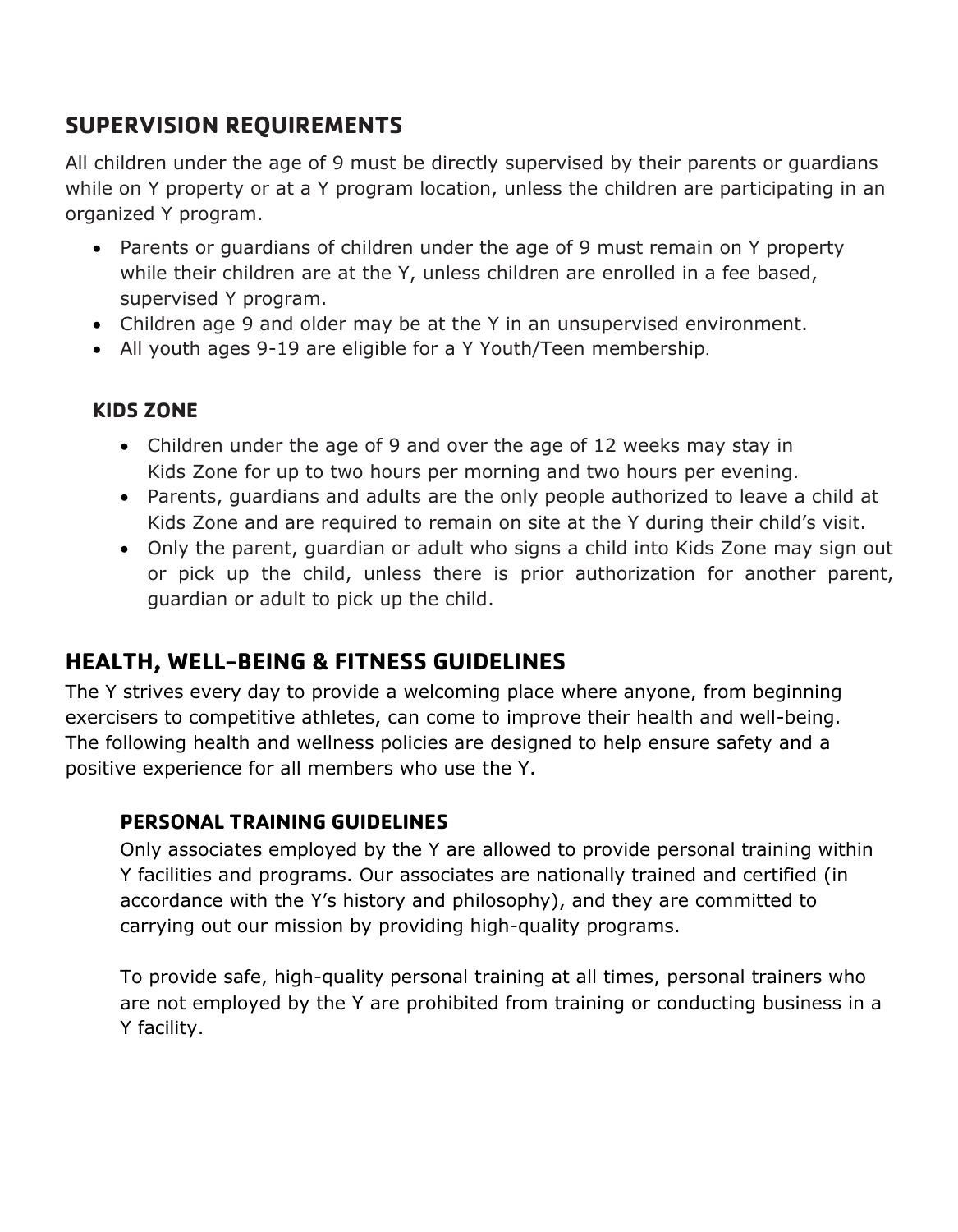### **WELLNESS EQUIPMENT POLICY**

We constantly strive to supply our members with a wide variety of wellmaintained wellness equipment, and we oversee the safety of equipment used during our programs. We ask that you refrain from bringing personal fitness equipment for use within the Y— such as TRX equipment, dumbbells and any other items Y associates determine are not compliant with our high safety standards.

### **WELLNESS FLOOR AGE REQUIREMENTS**

- Children ages 9-12 may use age-appropriate wellness equipment if they have completed the Tween Orientation or are within arm's reach of a parent or guardian.
- Teens ages 13-15 may use wellness equipment if they have completed the Teen Orientation.
- Youth are able to participate in programs or classes specifically designed for them (such as youth or family-friendly group exercise classes).

### **SWIMMING AND WATER SAFETY**

The Y encourages aquatic activities, exercise and recreation in our pools throughout the metro. Your safety and the safety of all who use our pools is a priority.

### **LIFEGUARDS AND WATER SAFETY**

During your visit to one of our pools, you may observe ongoing training exercises, including live water safety and rescue drills. All Y lifeguards are trained by ASHI to prevent aquatic emergencies and conduct emergency and rescue care whenever necessary. Such training allows the Y's lifeguards to stay prepared as the guardians of your safety and well-being.

### **AGE GUIDELINES**

- Children age 5 and younger MUST have a parent or guardian age 18 or older in the water, within arm's length at all times. Guardians must have proper swimwear before entering the pool.
- Children ages 6-8 must have a parent or guardian age 18 or older in the pool deck area.
- Children ages 9-14 are allowed in the pool deck area for a maximum of two hours, unless accompanied by a parent or guardian age 18 or older.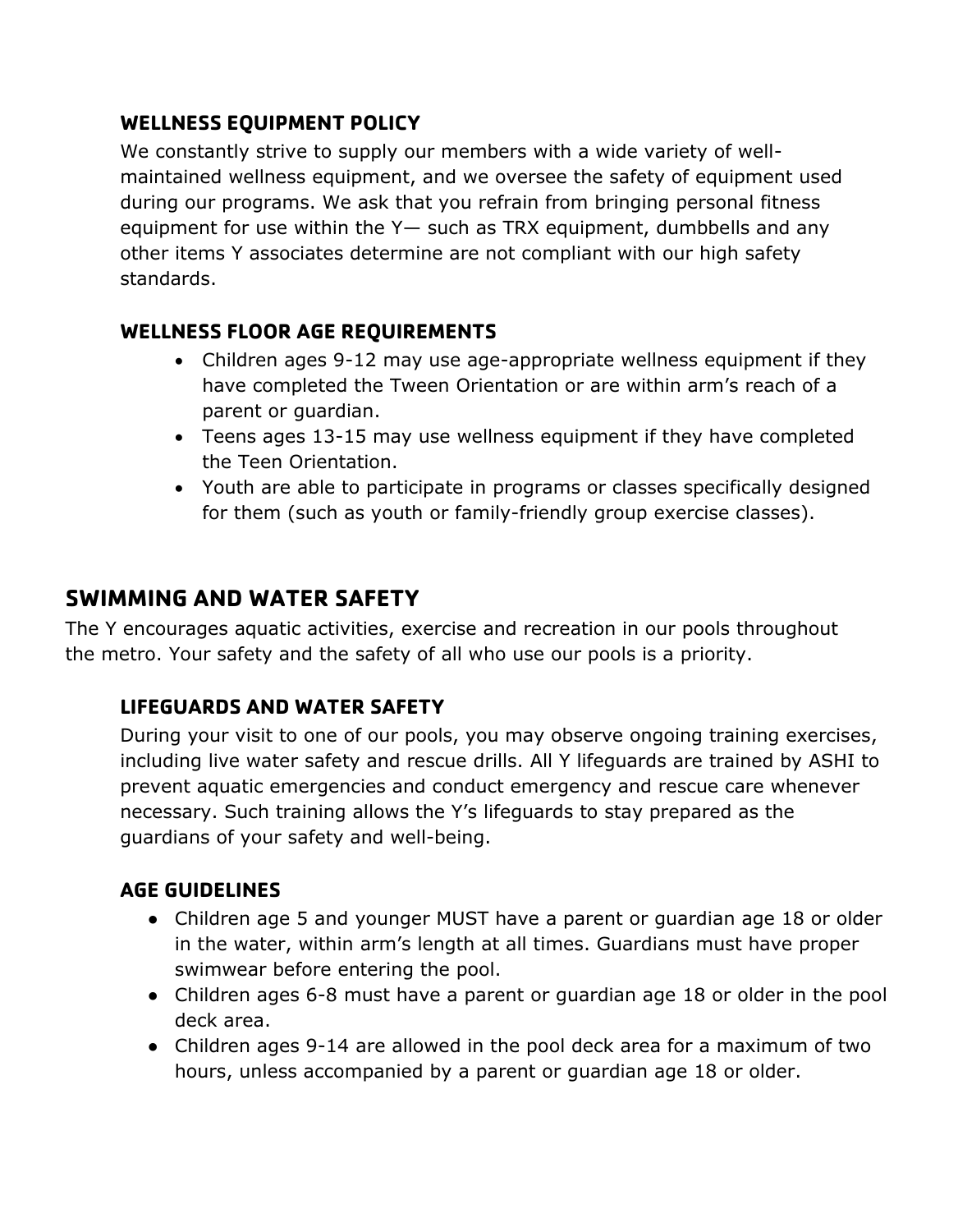### **SWIMWEAR GUIDELINES**

Appropriate, lined swimwear is required as defined by pool staff. Swimwear is clothing **intended** to be worn by people engaging in a water-based activity or water sports, such as swimming, and made of a material such as Lycra with nylon, and Spandex. Burkinis or other modest swim attire are acceptable.

Material not intended for swimwear will not be allowed. This includes cutoffs, gym shorts, T-shirts, undershirts and bras. Please check with the Aquatics Director if you are unsure if your swimwear meets these guidelines or if special circumstances are required.

Infants and children who are not potty trained must wear a swim diaper and appropriate swimsuit.

### **POOL RULES**

Lifeguards enforce rules for the benefit and safety of all swimmers.

- No running or rough play.
- Flotation devices must be Coast Guard-approved.
- Pool toys must be approved by a lifeguard, subject to number of pool users.
- Diving is only permitted in designated areas of 9 feet or more.
- Please shower prior to entering the pool.
- No underwater breath holding permitted.
- Non-potty-trained infants and children must be in a swim diaper and appropriate swimsuit.
- No glass permitted in the pool area.

Notify your Lifeguard if you have any questions or concerns.

### **PASS THE TEST. LOSE THE VEST**

All swimmers, ages 14 and younger, are required to successfully pass a swim test before being allowed in a pool without a Coast Guard approved personal flotation device (PFD) or without direct adult supervision.

#### **Swim Test:**

- Jump into the deep end of the pool, submerge fully, return to the surface and immediately begin swimming without pushing off the wall.
- Swim in a horizontal position, on stomach and on top of the water.
- Exit the pool without assistance using either the wall or the pool ladder.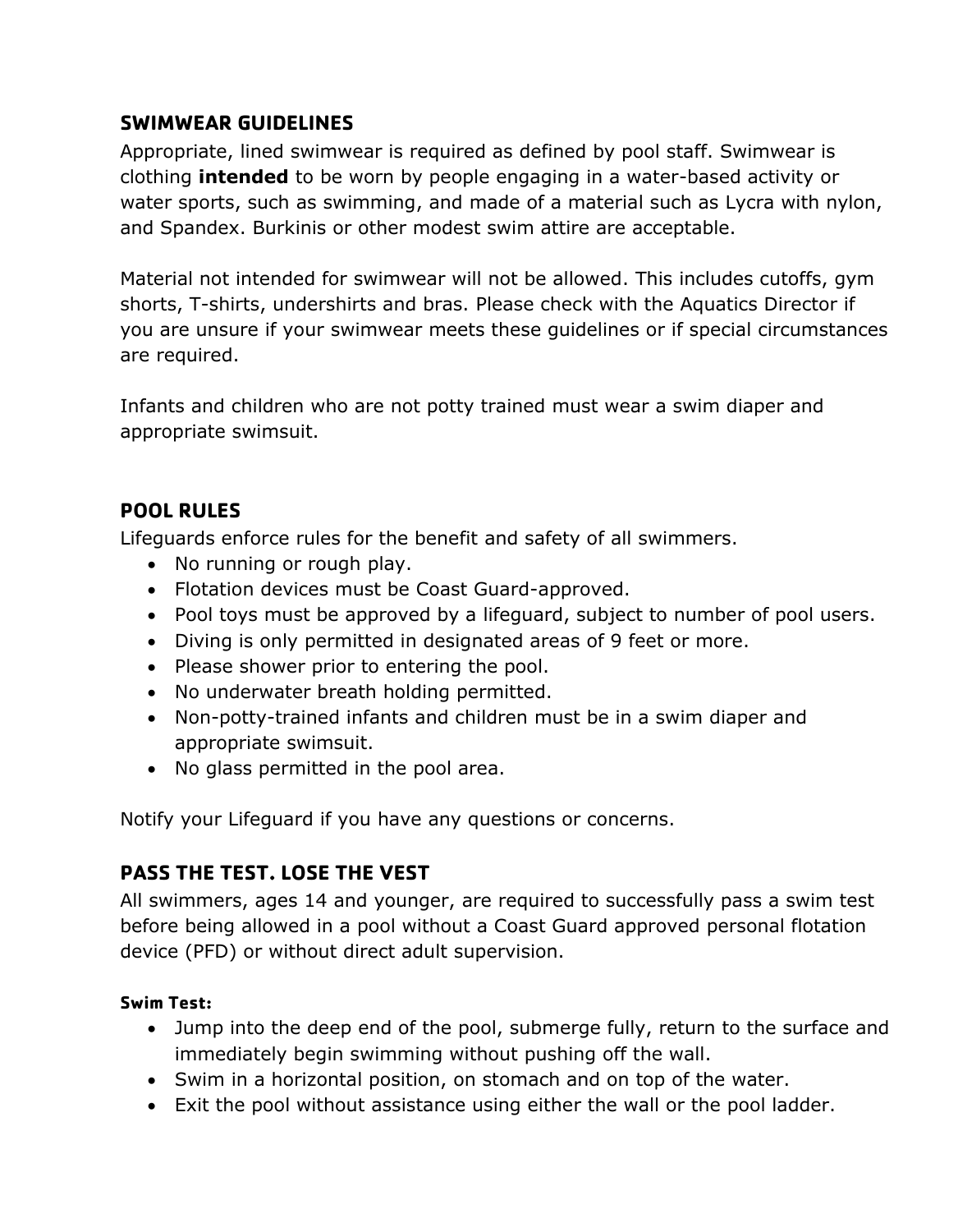The swim test will be offered as determined by each center to ensure the lifeguard is able to monitor the pool at all times. Swim tests can be administered by a Y certified lifeguard or safety assistant.

#### **Swimmers Who Pass the Swim Test:**

- 8 years and younger: Swimmers may swim without a Coast Guard-approved personal flotation device (PFD) independently in the pool, but must have an adult age 18 and older remain in the pool or pool deck area.
- 9 years and older: Swimmers may use the pool on their own without a Coast Guard-approved personal flotation device (PFD) and without an adult at the pool with them.

#### **Swimmers Still Working Toward Passing the Swim Test:**

- Children ages 14 years and younger who have not passed the test yet, **are required to wear a Coast Guard-approved flotation device (PFD)** unless he or she is within an arm's length distance from an adult age 18 or older.
- If the child is wearing a Coast Guard-approved PFD, an adult age 18 or older must be on site but may monitor their child while using another part of the swimming pool. Children 5 years of age and younger must be within arm's reach at all times.
- If the child is NOT wearing a Coast Guard-approved PFD, then the adult must remain within arm's reach of a child (one-on-one ratio) and be actively monitoring them in the water at all times.
- Youth who have not passed the swim test may not go off of the diving board.

IMPORTANT NOTE: Lifeguards have the discretion to mandate a PFD on a swimmer,as well as require a swim test for any swimmer at any time.

#### **SWIM LESSONS**

Swim lessons can only be taught by a certified YMCA swim instructor who is currently employed with the YMCA of Greater Kansas City.

**If you have any questions about these policies, please contact your local Y.**